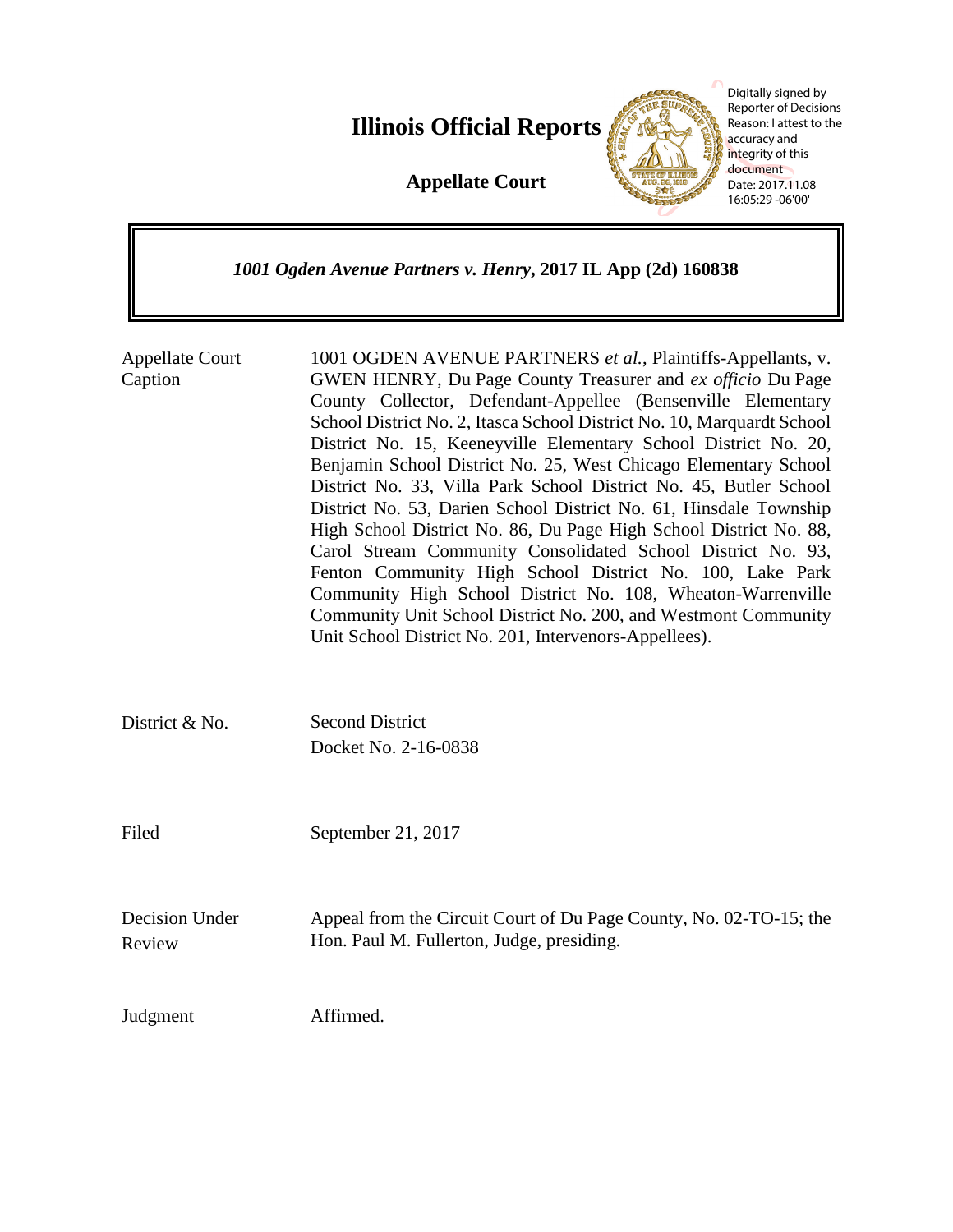| Counsel on<br>Appeal | Evan B. Karnes II and Everardo Martinez, of Karnes Law, Chtrd., of<br>Chicago, for appellants.                                                                                                                                                     |
|----------------------|----------------------------------------------------------------------------------------------------------------------------------------------------------------------------------------------------------------------------------------------------|
|                      | Robert B. Berlin, State's Attorney, of Wheaton (Lisa A. Hoffman and<br>Donna B. Pindel, Assistant State's Attorneys, of counsel), for appellee<br>Gwen Henry.                                                                                      |
|                      | John M. Izzo, of Hauser Izzo, LLC, of Flossmoor, for appellee<br>Hinsdale Township High School District No. 86.                                                                                                                                    |
|                      | Ares G. Dalianis and Scott R. Metcalf, of Franczek Radelet, P.C., of<br>Chicago, for appellee Itasca School District No. 10.                                                                                                                       |
|                      | Anthony R. Ficarelli, of Clausen Miller P.C., and Arsalan A. Nayani,<br>of Hinshaw & Culbertson, both of Chicago, for appellee Fenton<br>Community High School District No. 100.                                                                   |
|                      | Alan M. Mullins, of Scariano, Himes & Petrarca, Chtrd., of Chicago,<br>for appellee Benjamin School District No 25.                                                                                                                                |
|                      | James S. Levi and Steven M. Richart, of Hodges, Loizzi,<br>Eisenhammer, Rodick & Kohn, LLP, of Arlington Heights, for<br>appellee Keeneyville Elementary School District No. 20.                                                                   |
|                      | Donald E. Renner III and John A. Wall, of Klein, Thorpe & Jenkins,<br>Ltd., of Chicago for appellee Darien School District No. 61.                                                                                                                 |
|                      | Patrick J. Canna and Dawn M. Hinkle, of Canna & Canna Ltd., of<br>Orland Park, for appellees Bensenville Elementary School District<br>No. 2, Marquardt School District No. 15, and Carol Stream<br>Community Consolidated School District No. 93. |
|                      | Heidi A. Katz, of Robbins, Schwartz, Nicholas, Lifton & Taylor, Ltd.,<br>of Chicago, for other appellees.                                                                                                                                          |
| Panel                | JUSTICE ZENOFF delivered the judgment of the court, with opinion.<br>Justices McLaren and Jorgensen concurred in the judgment and<br>opinion.                                                                                                      |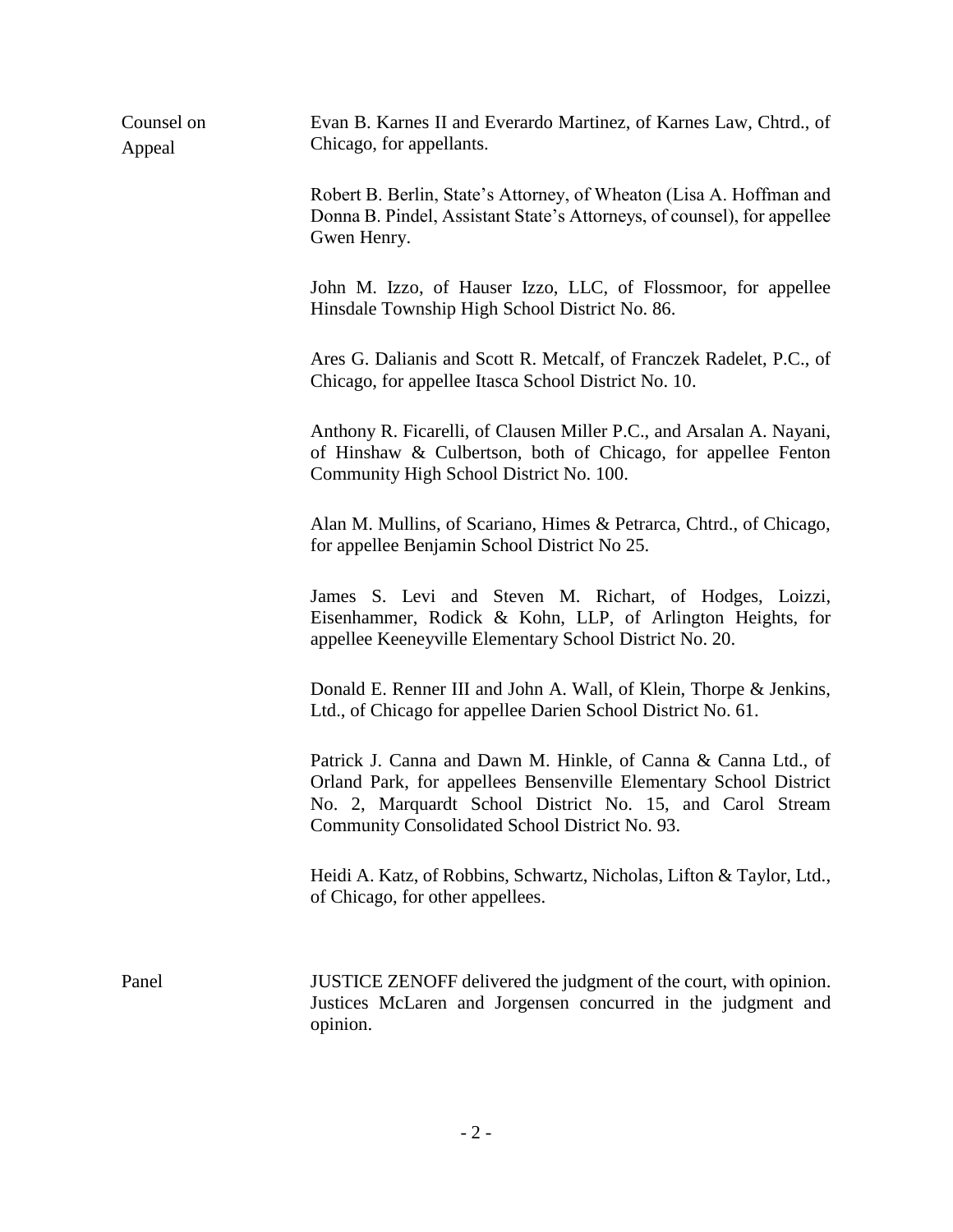## **OPINION**

¶ 1 Plaintiffs, 1001 Ogden Avenue Partners *et al.* (taxpayers),<sup>1</sup> appeal from the Du Page County circuit court's order granting summary judgment in favor of defendant, Gwen Henry, the Du Page County treasurer and *ex officio* Du Page County collector, as well as 16 intervening school districts (collectively, School Districts) on tax-rate objections spanning 11 years. For the reasons that follow, we affirm.

## ¶ 2 I. BACKGROUND

¶ 3 From tax years 2001 through 2012, the School Districts each issued working-cash-fund bonds under article 20 of the School Code (105 ILCS 5/20-1 *et seq.* (West 2002)). The taxpayers filed objections in the trial court, challenging the validity of the taxes levied to pay the principal and interest on the working-cash-fund bonds. The objections included various ranges of tax years from 2001 through 2012, depending on the school district at issue. The objections alleged that the School Districts improperly issued the working-cash-fund bonds under article 20, because the "true purpose" of each bond issuance was to raise funds for building purposes. The taxpayers claimed that the School Districts were required to conduct a direct referendum under section 19-3 of the School Code (105 ILCS 5/19-3 (West 2002)) before issuing bonds for building purposes. They also claimed that a direct referendum was required under section 18-190 of the Property Tax Extension Limitation Law (35 ILCS 200/18-190 (West 2002)). The taxpayers ultimately argued that the taxes levied on the working-cash-fund bonds were illegal and void.

¶ 4 The School Districts moved to intervene, and the trial court consolidated the taxpayers' objections. Because the facts underlying each bond issuance were substantially the same, the consolidation allowed Itasca School District No. 10 (District 10), West Chicago Elementary School District No. 33, and Villa Park School District No. 45 to represent all of the School Districts. Defendant and the School Districts then filed a joint motion for summary judgment. The motion addressed the facts relating to the working-cash-fund bonds issued only by District 10 as representative of the facts concerning all of the School Districts.

¶ 5 The factual background concerning District 10's bond issuance was as follows. On December 13, 2006, District 10's board of education adopted a resolution declaring its intent to issue working-cash-fund bonds. Two days later, District 10 published in a newspaper of general circulation a notice of a public hearing and a notice of its intent to issue the bonds. The notices stated that District 10 was going to issue the bonds under article 20 for the purpose of increasing its working cash fund to allow it to have sufficient money for "corporate purposes." The notices also informed the public of the opportunity to submit within 30 days a petition signed by 524 voters of the district, requesting that a referendum be held on the bond issuance. On January 16, 2007, a "No Petition Certificate" was filed, evidencing that no petition had been filed by voters.

¶ 6 On February 14, 2007, District 10 adopted a bond resolution stating that the board was authorized to issue bonds totaling \$2,685,000 under article 20 of the School Code; the proceeds were to be deposited into the working cash fund and "held apart, maintained and

 $\overline{a}$ 

<sup>1</sup>The individual names of the taxpayers do not appear in the record, so we use the phrase "*et al.*" to refer to them.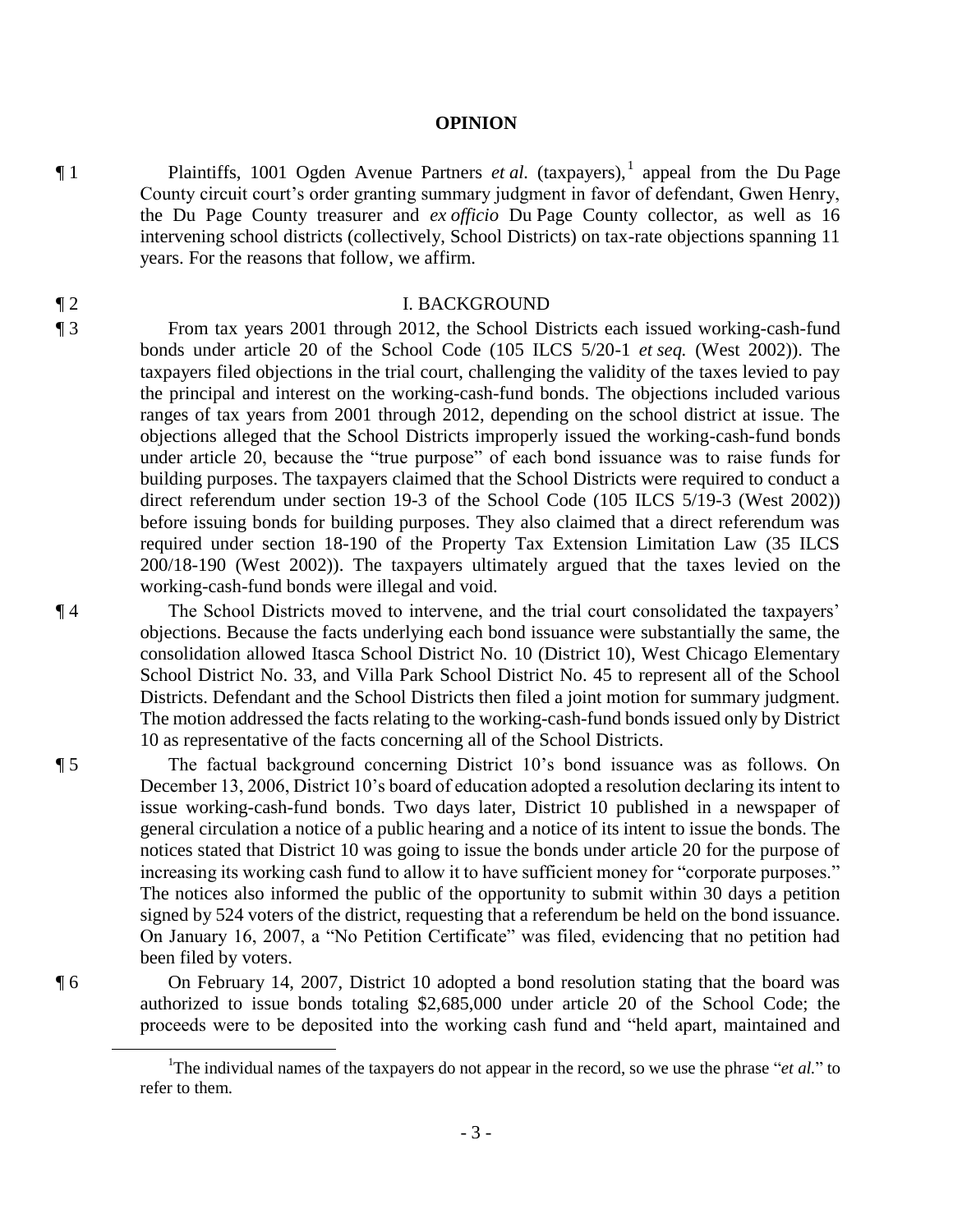administered" under article 20 until the bonds were retired. The bond resolution further stated that it was the "present intention and reasonable expectation of the Board" that the bond proceeds would be used to "improve the sites of, build and equip additions to and alter, repair and equip the existing school buildings," after the funds were transferred to the appropriate operating fund in accordance with article 20.

¶ 7 The bonds were issued and titled "General Obligation Limited Tax School Bonds, Series 2007." The proceeds were deposited into District 10's working cash fund, known as the "Working Cash Fund of School District Number 10, DuPage County, Illinois." Following the issuance of the bonds, District 10 undertook a series of repair and maintenance projects at its schools. These projects included, but were not limited to, door replacements, roof maintenance, carpet replacement, ceiling repair, locker painting, gym floor repair/varnish, and toilet replacements. District 10 transferred or abated money from its working cash fund, including the proceeds of the 2007 bond issuance, to its operations and maintenance fund to pay for the projects when those bills became due.

¶ 8 In their motion for summary judgment, the School Districts argued that the 2007 working-cash-fund bond issuance was authorized under article 20 of the School Code and that the bonds were properly issued pursuant to that article. Specifically, they noted that the board's resolution explicitly stated that working cash bonds were to be issued and the notices of intent stated that the bonds were being issued under article 20 to increase the working cash fund. The School Districts also maintained that article 20 authorized the proceeds of the bonds to be transferred or abated from the working cash fund to the operations and maintenance fund. The School Districts further argued that section 19-3 and its direct-referendum requirement were inapplicable and irrelevant to bonds properly issued under article 20. Moreover, working-cash-fund bonds issued under article 20 were considered "limited bonds." The School Districts noted that the Property Tax Extension Limitation Law did not apply to limited bonds properly issued under article 20.

¶ 9 In their response to the motion for summary judgment, the taxpayers argued as follows. Section 19-3 provided the only statutory authority to issue bonds to "improve the sites of, build and equip additions to, and alter, repair, and equip" existing school buildings. Bonds issued under article 20 were limited in purpose, and no language in article 20 "enumerate[d]" a legislative intent to allow school districts to issue working-cash-fund bonds for the purposes of operations and maintenance. To construe the statutory provisions otherwise would create an absurdity in that no school district would ever opt for a direct referendum under section 19-3. Here, the School Districts ignored legislative intent by issuing working-cash-fund bonds for the purposes of equipping, altering, and repairing existing school buildings. The School Districts "scammed" the taxpayers by issuing false and misleading notices that did not specify that the working-cash-fund bond proceeds would be used for "operations and maintenance." The taxpayers argued that the bonds were void because they were issued without a direct referendum.

¶ 10 In their reply, the School Districts argued as follows. Article 20 authorized the issuance of working-cash-fund bonds to obtain proceeds that could be used for operations and maintenance purposes. Additionally, requiring a school district to set forth in the notice of intent its intended use of working-cash-fund bond proceeds would go beyond the notice requirements set forth in article 20 and would otherwise strip a school district of the discretion to use the bond proceeds for unforeseen "corporate purposes" that might arise. Furthermore,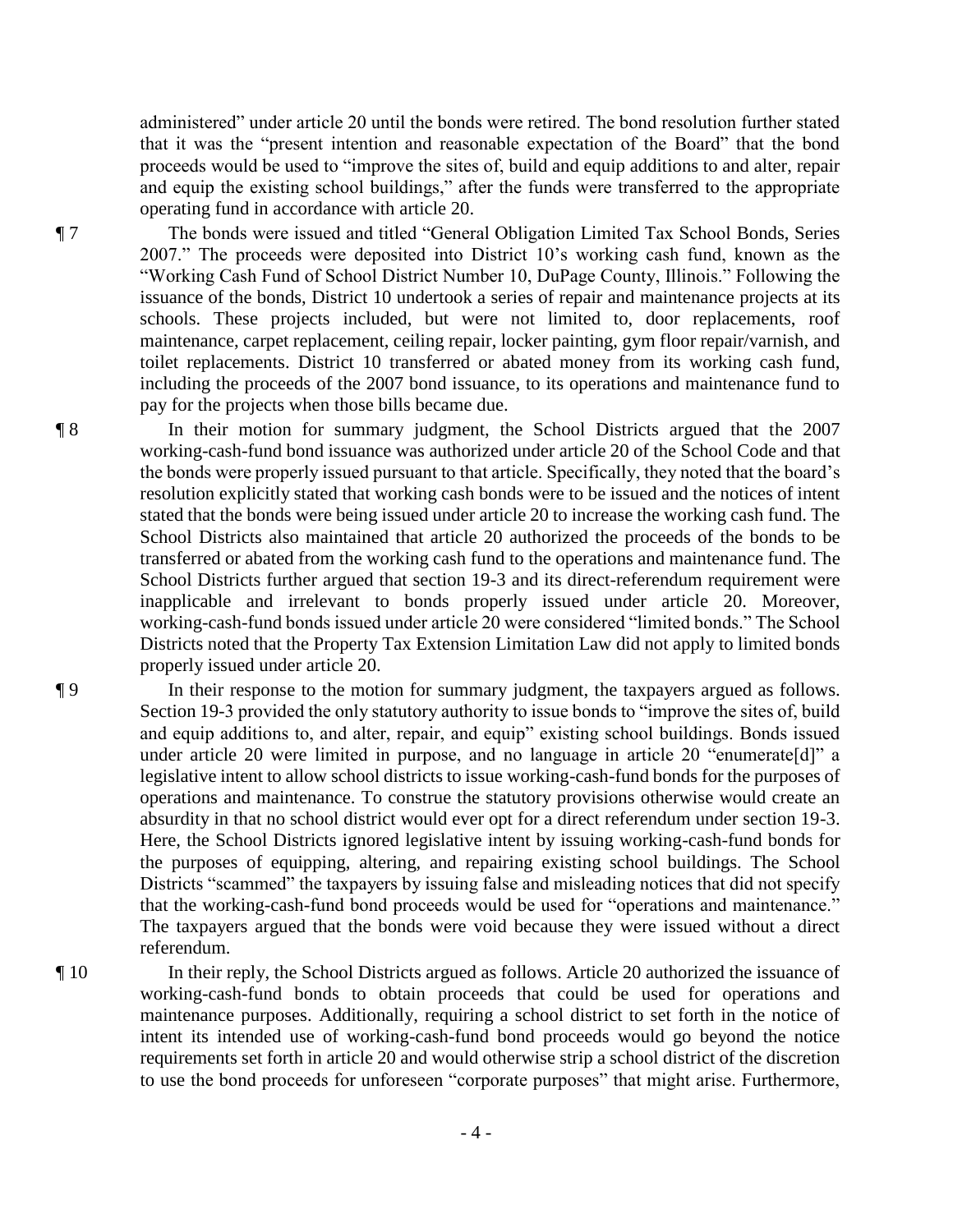section 19-3's direct-referendum requirement was inapplicable because (1) article 20 allowed for the abatement of working-cash-fund monies to any other fund in the school district and (2) article 20 contained its own provisions for a "backdoor" referendum.

¶ 11 The trial court granted the motion for summary judgment. In its written order, the court rejected the taxpayers' argument that section 19-3 was the sole source of financing for building, equipping, altering, and repairing schools. The court found that article 20 authorized the School Districts to abate or transfer the bond proceeds to the operations and maintenance fund to pay for repairs, alterations, and improvements. The court noted that the use of the bond proceeds for those purposes "sustain[ed]" the schools that educated students on a daily basis. The court thus found that the School Districts properly issued working-cash-fund bonds and that they appropriately followed the requirements of article 20 in issuing those bonds. Additionally, the court rejected the taxpayers' argument that the School Districts' notices were deficient or misleading, as article 20 required them only to publish notice of their intent to issue bonds in accordance with article 20. Furthermore, the court rejected the taxpayers' argument that section 19-3 would be rendered meaningless if the School Districts were allowed to use working-cash-fund bonds in this manner. The court noted that working-cash-fund bonds were limited in the amount that could be issued, whereas bonds associated with section 19-3 were subject to a higher general debt limitation, thus evidencing the legislature's intent that section 19-3 be used for "larger projects."

¶ 12 The court found "no just reason for delaying either enforcement or appeal or both" of its

## ¶ 13 II. ANALYSIS

appeal followed.

¶ 14 The taxpayers contend that the trial court erred in granting the School Districts' motion for summary judgment. Summary judgment is appropriate when the pleadings, depositions, admissions, and affidavits on file, viewed in the light most favorable to the nonmoving party, demonstrate that there is no genuine issue of material fact and that the moving party is entitled to judgment as a matter of law. 735 ILCS 5/2-1005 (West 2016). "The interpretation and applicability of legislation present questions of law resolvable through summary judgment." *Allegis Realty Investors v. Novak*, 223 Ill. 2d 318, 330 (2006). We review *de novo* the trial court's grant of summary judgment. *Allegis Realty Investors*, 223 Ill. 2d at 330. We also review *de novo* issues of statutory construction. *Lutkauskas v. Ricker*, 2015 IL 117090, ¶ 29.

judgment, pursuant to Illinois Supreme Court Rule 304(a) (eff. Mar. 8, 2016). This timely

¶ 15 The taxpayers argue that article 20 did not grant the School Districts the authority to issue "building bonds." They contend that article 20 limited the purposes for which bond proceeds could be used and that article 20 "specifically excluded" routine operations and maintenance projects from those purposes. The taxpayers further submit that section 19-3 of the School Code was the sole statutory authority under which the School Districts could issue bonds and raise money to equip, alter, and repair existing school buildings.

¶ 16 Article 20 of the School Code (105 ILCS 5/20-1 *et seq.* (West 2002)) provides for the creation of working cash funds and governs the use of those funds. When the bonds here were issued, section 20-1 authorized a school district to create a working cash fund "for the purpose of enabling the district to have in its treasury at all time[s] sufficient money to meet demands thereon for ordinary and necessary expenditures for corporate purposes." 105 ILCS 5/20-1 (West 2002). A district was able to issue bonds for the purpose of creating a working cash fund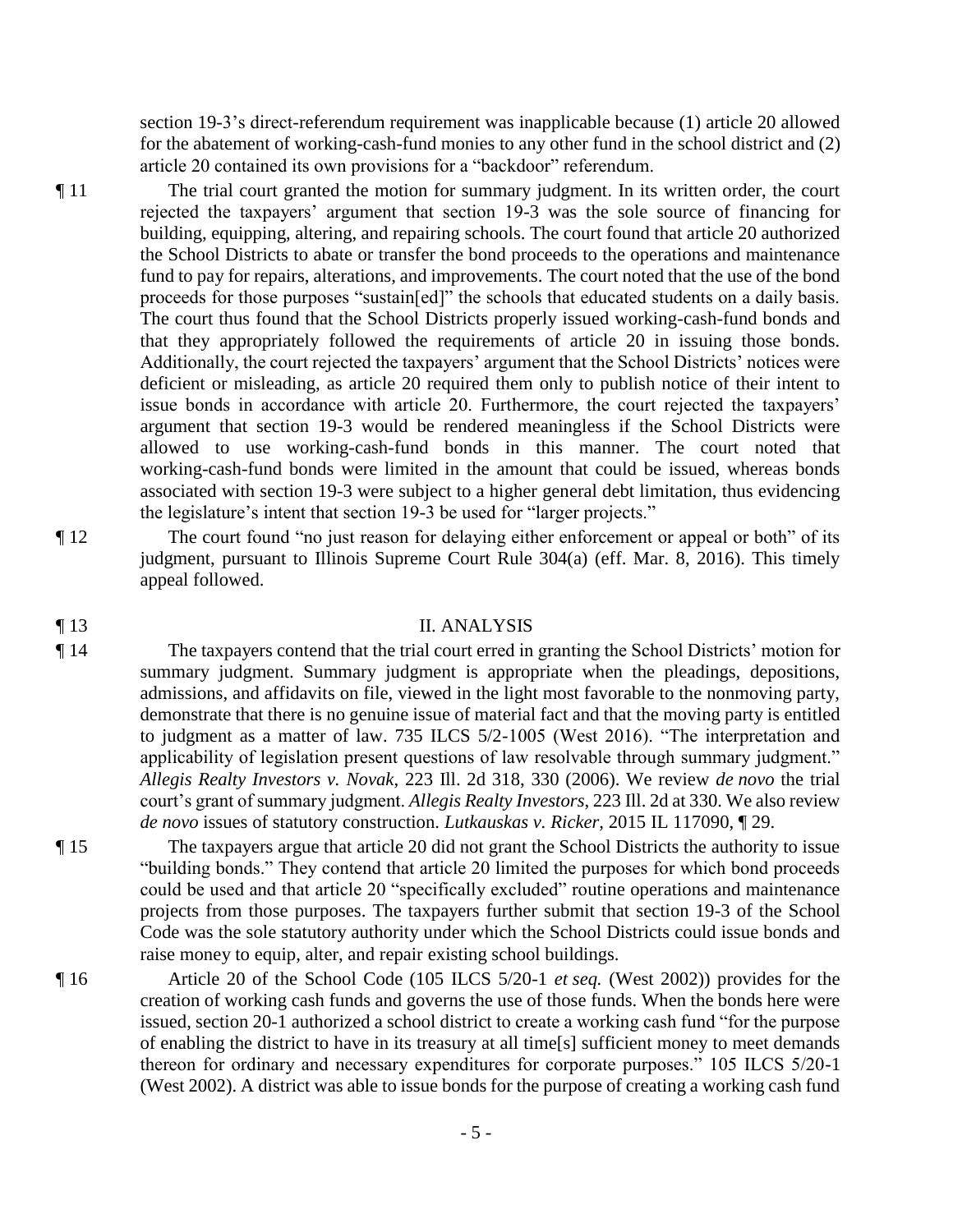(105 ILCS 5/20-2 (West 2002)), and bonds could also be issued to obtain funds for an existing working cash fund. *In re Application of Walgenbach*, 104 Ill. 2d 121, 127 (1984). A school district could issue bonds under article 20 only after it adopted a resolution declaring its intent to issue bonds for the purpose provided in article 20 and after publishing in a newspaper of general circulation a notice of its intent to issue the bonds. 105 ILCS 5/20-7 (West 2002).

¶ 17 Additionally, section 20-4 of the School Code provided that money in the working cash fund "shall not be regarded as current assets available for school purposes." 105 ILCS 5/20-4 (West 2002). But that same section further provided that "[m]oneys in the fund shall not be used by the school board in any manner other than to provide moneys with which to meet ordinary and necessary disbursements for salaries and other school purposes and may be transferred in whole or in part to the general funds or both of the school district and disbursed therefrom in anticipation of the collection of taxes lawfully levied for any or all purposes." 105 ILCS 5/20-4 (West 2002). Money in the working cash fund was to be transferred to another district fund pursuant to a resolution passed by the school board. 105 ILCS 5/20-5 (West 2002). Furthermore, section 20-10, which was added to the School Code in 2010 (see Pub. Act 96-1277, § 5 (eff. July 26, 2010)), allowed a school district to abate and transfer, at any time, money in the working cash fund "to any fund or funds of the district most in need of the money." 105 ILCS 5/20-10 (West 2010). Section 20-10 also "validated" any such abatements and transfers that occurred before that provision took effect. 105 ILCS 5/20-10 (West 2010).

¶ 18 On the other hand, section 19-3 of the School Code provided, in pertinent part, that a school district:

> "may borrow money for the purpose of building, equipping, altering or repairing school buildings or purchasing or improving school sites, or acquiring and equipping playgrounds, recreation grounds, athletic fields, and other buildings or land used or useful for school purposes \*\*\* but no such bonds shall be issued unless the proposition to issue them is submitted to the voters of the district at a referendum held at a regularly scheduled election." 105 ILCS 5/19-3 (West 2002).

Section 19-3 further provided that the proceeds of any bonds issued under that section "shall be deposited" into a school district's "Site and Construction/Capital Improvements Fund." 105 ILCS 5/19-3 (West 2002).

¶ 19 In construing a statute, our primary objective is to ascertain and give effect to the intent of the legislature. *Lutkauskas*, 2015 IL 117090, ¶ 36. The best evidence of that intent is the language of the statute itself, which must be given its plain, ordinary, and popularly understood meaning. *Lutkauskas*, 2015 IL 117090, ¶ 36. "[A] court may consider the reasons for the law, the problems sought to be remedied, the purposes to be achieved, and the consequences of construing the statute one way or another." *Lutkauskas*, 2015 IL 117090, ¶ 36. Courts presume that the legislature did not intend for a statute to lead to absurd, inconvenient, or unjust results. *Lutkauskas*, 2015 IL 117090, ¶ 36.

¶ 20 The crux of the taxpayers' argument is that a school district could not issue article 20 working-cash-fund bonds if the school district intended to use the bond proceeds to improve, build, equip, alter, or repair existing school buildings. Section 20-1, however, provided that a school district could maintain and administer a working cash fund to have sufficient money in its treasury for "corporate purposes." 105 ILCS 5/20-1 (West 2002). Further, section 20-4 provided that money in the working cash fund was not regarded as "current assets available for school purposes," but could otherwise be transferred to the school district's general funds to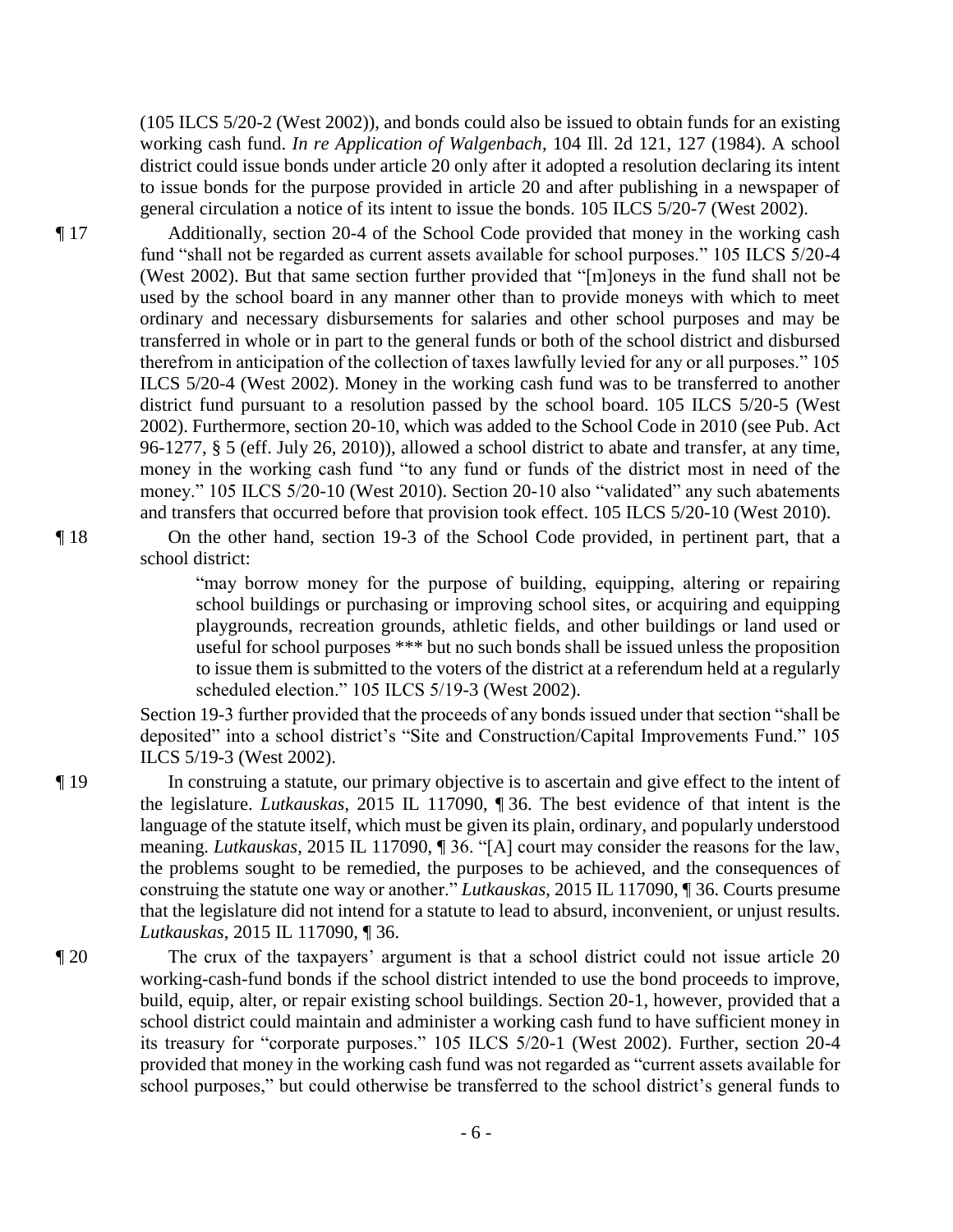meet "ordinary and necessary disbursements for salaries and other school purposes." 105 ILCS 5/20-4 (West 2002). Section 20-10 allowed a school district to abate its working cash fund at any time and transfer money to the district's funds that were most in need of the money; that section "validated" any such abatements that occurred before 2010. 105 ILCS 5/20-10 (West 2010). Thus, the plain language of article 20 evidences the legislature's intent that working-cash-fund bond proceeds could be transferred or abated to a school district's relevant funds for "corporate purposes" or to meet the ordinary and necessary disbursements for salaries and other "school purposes."

- ¶ 21 The legislature did not define "corporate purposes" in article 20 of the School Code. Black's Law Dictionary defines "corporate purpose" as "the general scope of the business objective for which a corporation was created." Black's Law Dictionary 365 (8th ed. 2004). Similarly, our supreme court has defined the term as "some purpose which is germane to the object for which the corporation was created, or such as has a legitimate connection with that object and a manifest relation thereto." *People ex rel. Illinois Armory Board v. Kelly*, 369 Ill. 280, 286 (1938). The supreme court has further noted that a tax for a "corporate purpose" is defined as a tax "to be expended in a manner which shall promote the general prosperity and welfare of the community which levies it." *Illinois Armory Board*, 369 Ill. at 286 (citing *Taylor v. Thompson*, 42 Ill. 8, 9 (1866)). Moreover, the term "corporate purpose" should not receive a narrow or rigid construction. *Illinois Armory Board*, 369 Ill. at 288.
- ¶ 22 A school district's board of education was considered a "body politic and corporate" (105 ILCS 5/10-2 (West 2002)) and had the powers specifically enumerated in article 10 of the School Code (105 ILCS 5/10-20 (West 2002)). A board was empowered to exercise "all other powers" not inconsistent with the School Code that "may be requisite or proper for the maintenance, operation, and development of any school or schools" under its jurisdiction. 105 ILCS 5/10-20 (West 2002). In that vein, a board had the power to visit, inspect, and "maintain" the public schools under its jurisdiction. 105 ILCS 5/10-20.6 (West 2002). It was also empowered to "repair and improve schoolhouses and furnish them with the necessary fixtures, furniture, apparatus, libraries, and fuel." 105 ILCS 5/10-22.7 (West 2002). Additionally, a board had the power to borrow money and issue bonds for the purposes and in the manner set forth in the School Code. 105 ILCS 5/10-22.14 (West 2002).

¶ 23 Through the above statutes, the School Code created boards of education to maintain, operate, and develop schools within their districts' jurisdiction. To that end, the legislature specifically empowered boards to improve, furnish, equip, alter, and repair schools. It thus follows that improving, maintaining, equipping, altering, and repairing school buildings was germane to the objective for which a board was created, thereby constituting a "corporate purpose." Furthermore, a board was explicitly authorized to issue bonds for the purposes set forth in the School Code. Article 20 authorized the issuance of working-cash-fund bonds for the purpose of allowing a school district to have sufficient money in its treasury for "corporate purposes." Because improving, maintaining, equipping, altering, and repairing school buildings was a "corporate purpose" germane to the objective of a board, a school district could issue bonds under article 20 for those purposes.

¶ 24 While the taxpayers repeatedly contend that money in the working cash fund was not to be regarded as "current assets available for school purposes," they conveniently ignore that same statute's provision that money in the fund could be transferred to the district's general funds to provide money with which to meet ordinary and necessary disbursements for "other school

- 7 -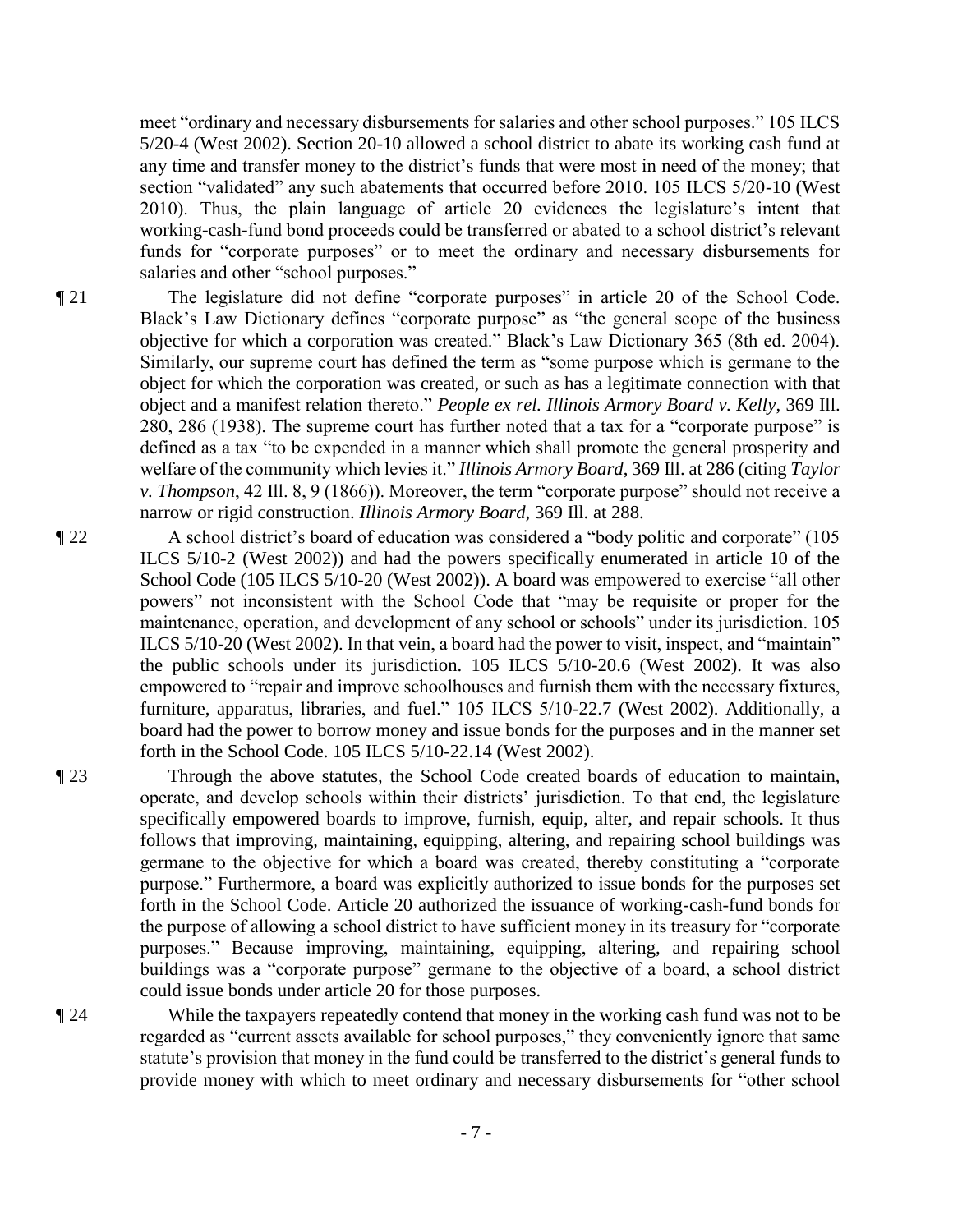purposes." See 105 ILCS 5/20-4 (West 2002). The taxpayers also ignore section 20-10, which provided that a school district was allowed to abate money from the working cash fund to any district fund that needed money. See 105 ILCS 5/20-10 (West 2010). Additionally, at oral argument, the taxpayers' counsel contended that money in the working cash fund was to be held as "reserves." But section 20-1 provided that a working cash fund enabled a district to have sufficient money in its treasury to meet demands for "ordinary and necessary expenditures for corporate purposes." 105 ILCS 5/20-1 (West 2002). Further, our supreme court had explained that "the working cash fund constitutes a revolving fund" that enabled a "municipality to do business on a cash basis by transferring money from the working cash fund to other funds." *Mathews v. City of Chicago*, 342 Ill. 120, 125 (1930). Accordingly, we hold that article 20 authorized the School Districts to issue working-cash-fund bonds for the "corporate purposes" of improving, maintaining, equipping, altering, and repairing existing school buildings.

¶ 25 The taxpayers contend that construing article 20 to allow school districts to issue working-cash-fund bonds with the intention to use the proceeds for operations and maintenance purposes would ignore legislative intent and create an "absurdity." As part of this argument, the taxpayers rely heavily on the canon of statutory interpretation that provides: "absent any strong indication of a contrary legislative intent, the legislature's decision to enumerate one thing in a statute implies the exclusion of all other similar nonenumerated things." *Commonwealth Edison Co. v. Illinois Property Tax Appeal Board*, 378 Ill. App. 3d 901, 916 (2008). The taxpayers appear to rely on this maxim to argue that the legislature "specifically enumerated" the purposes for which working-cash-fund money could be used. They contend that nothing in article 20 enumerated the legislature's intent to permit working-cash-fund bond proceeds to be used for "operations and maintenance ('building funds') purposes."

¶ 26 The taxpayers' argument misses the mark. As explained, improving, maintaining, equipping, altering, and repairing school buildings was a "corporate purpose." Because working cash funds could be created and maintained to allow a school district to have sufficient money for "corporate purposes," money from the working cash fund, including bond proceeds, could be transferred or abated to the appropriate fund under article 20 and used to pay for alterations, equipment, and repairs. To exclude "routine" operations and maintenance expenses from the purview of article 20 would be inconsistent with the definition of "corporate purposes" as well as the statutory powers explicitly granted to boards of education. Moreover, our supreme court had explained that the intent of the working cash fund was "to provide funds which may be available for transfer to the operating funds of the district, such as its educational, *operations, building or maintenance funds*, and repaid to the working cash fund upon collection of the anticipated taxes." (Emphasis added.) *Walgenbach*, 104 Ill. 2d at 126; see also *Mathews*, 342 Ill. at 125 ("Thus the working cash fund constitutes a revolving fund from which money may be transferred to other funds in anticipation of taxes to be collected for the purposes of such other funds \*\*\* and a method is provided enabling the municipality to do business on a cash basis by transferring money from the working cash fund to other funds during the time between the levy of taxes for such other funds and the collection of the taxes so levied.").

¶ 27 The taxpayers further contend that section 19-3 enumerated the "specific grant of authority and rights of the districts to raise funds and issue bonds for building purposes," thereby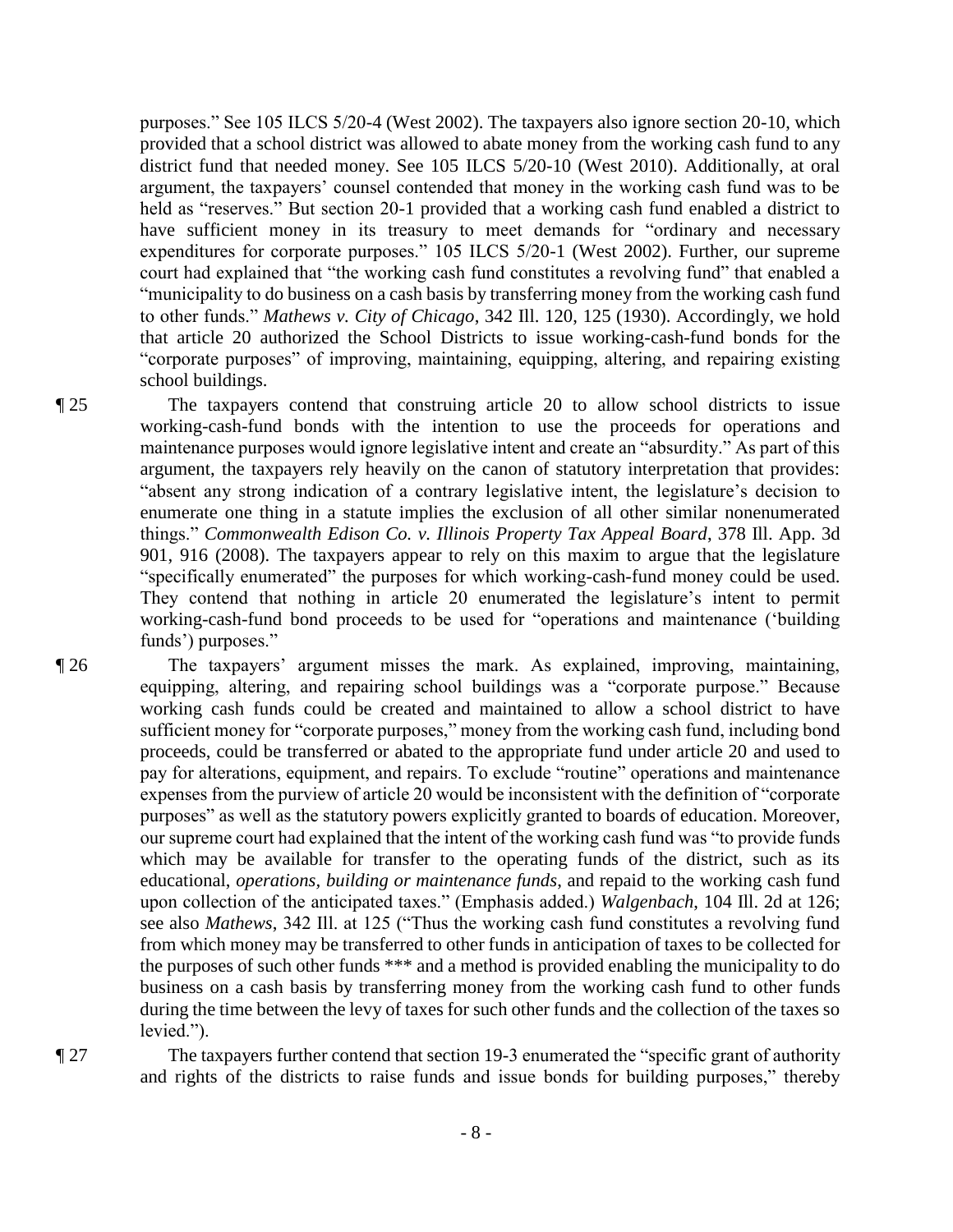implying that no other statutory provisions authorized the School Districts to raise funds or issue bonds for those purposes. They also invoke, by way of a parenthetical citation, the notion that when two conflicting statutes cover the same subject, the specific statute governs over the general. See *People ex rel. Madigan v. Burge*, 2014 IL 115635, ¶ 31.

¶ 28 We begin by rejecting the taxpayers' insinuation that section 19-3 is the sole statutory provision under which a school district may "raise funds and issue bonds" for improvement, maintenance, equipment, alteration, and repair purposes. Such a statement flies in the face of other provisions in the School Code that permitted a school district to raise funds for such purposes. For example, section 17-2.3 allowed a school district to impose a direct tax levy to accumulate funds for capital improvement purposes. 105 ILCS 5/17-2.3 (West 2002). Capital improvements "include but are not limited to the construction of a new school building or buildings or the purchase of school grounds on which any new school building is to be constructed or located, or both." 105 ILCS 5/17-2.3 (West 2002). Additionally, a school district could issue tax anticipation warrants to provide a fund to meet the expenses of "all operations and maintenance purposes." 105 ILCS 5/17-6 (West 2002). Section 17-6.1 also allowed a school district to seek to increase the maximum authorized tax rate for "operations, building and maintenance purposes." 105 ILCS 5/17-6.1 (West 2002). As a final example, section 17-2.11 authorized a school district to levy a tax or issue bonds for the purpose of altering, repairing, or reconstructing existing school buildings for fire prevention, safety, energy conservation, accessibility, school security, and other specified repair purposes. See 105 ILCS 5/17-2.11 (West 2002).

¶ 29 We also reject the taxpayers' argument that section 19-3 was the exclusive and "specific" provision under which a school district could issue bonds for the purpose of improving, maintaining, equipping, altering, or repairing existing school buildings. To construe the statutory provisions otherwise would require this court to read exceptions into article 20 that the legislature did not intend. See *Solon v. Midwest Medical Records Ass'n, Inc.*, 236 Ill. 2d 433, 441 (2010) ("We do not depart from the plain statutory language by reading into it exceptions, limitations, or conditions that conflict with the expressed intent."). Neither section 20-4 nor section 20-10 proscribed or limited the different funds into which working-cash-fund money could be transferred or abated. See 105 ILCS 5/20-4 (West 2002) (money in the working cash fund may be transferred to the school district's "general funds" to meet the ordinary and necessary disbursements for "salaries and other school purposes"); 105 ILCS 5/20-10 (West 2010) (a school district may abate its working cash fund at any time and transfer money "to any fund or funds of the district most in need of the money"). Furthermore, section 17-7 of the School Code explained that "[a]ny sum expended or obligations incurred for the improvement, maintenance, repair or benefit of school buildings and property, including the cost of interior decorating and the installation, improvement, repair, replacement and maintenance of building fixtures \*\*\* shall be paid from the tax levied for operations and maintenance purposes and the purchase of school grounds." 105 ILCS 5/17-7 (West 2002). Accordingly, if section 19-3 were the sole statutory source under which a school district could issue bonds for building purposes, then school districts would be prevented from transferring or abating working-cash-fund bond proceeds to the operations and maintenance fund, which was the fund used to pay for repairs and improvements to existing school buildings. The legislature did not intend such a result, as the plain language in article 20 permitted a school district to transfer or abate working-cash-fund money to any of the district's general funds. See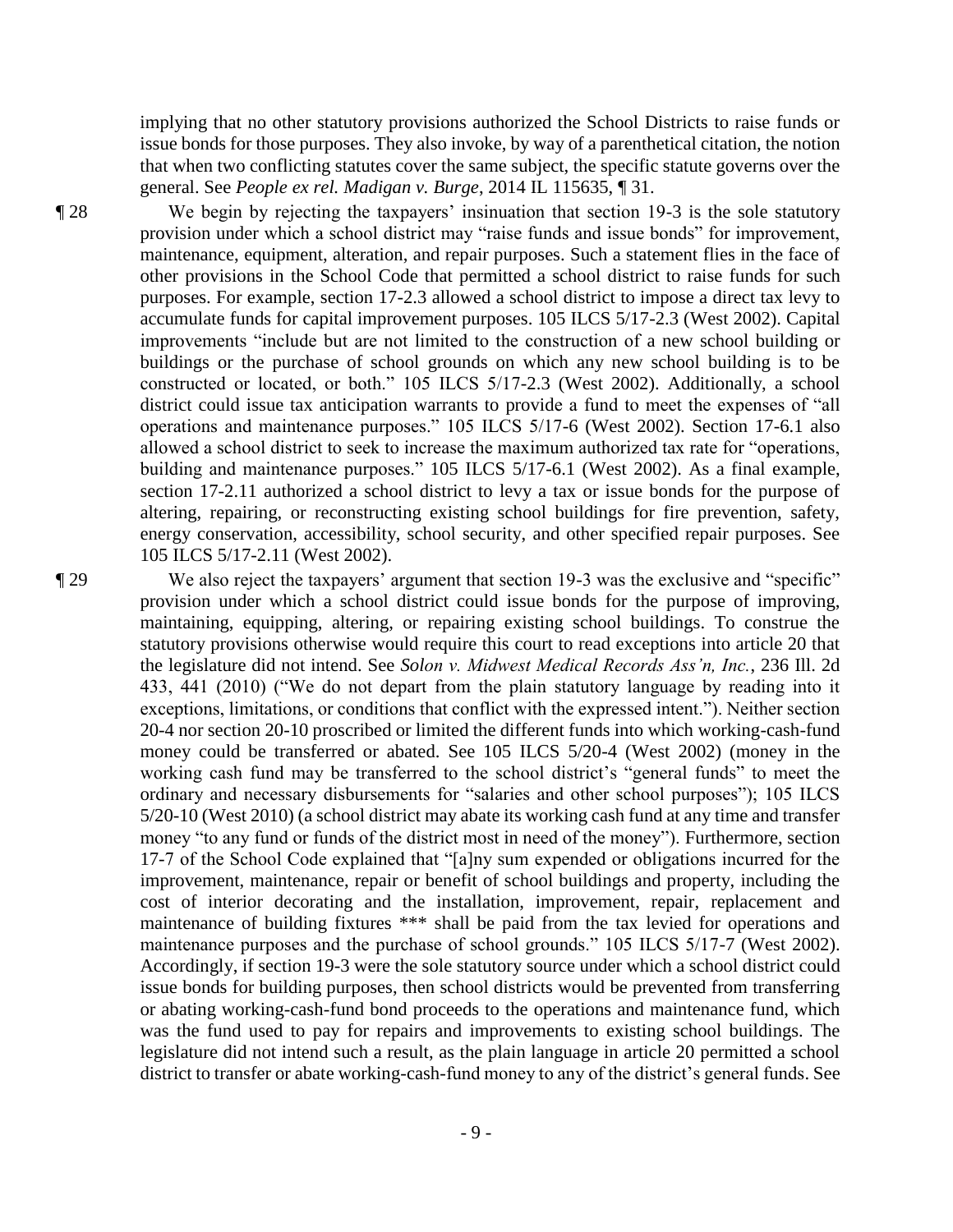also *Walgenbach*, 104 Ill. 2d at 126 (the intent of the working cash fund was to provide "funds which may be available for transfer to the operating funds of the district, such as its educational, operations, building or maintenance funds"). Thus, it is reasonable to conclude that the legislature intended article 20 and section 19-3 to be valid alternatives for school districts to issue bonds to improve, maintain, equip, alter, and repair existing school buildings.

¶ 30 Moreover, to interpret the relevant statutory provisions as the taxpayers suggest would lead to absurd, inconvenient, and unjust consequences. See *Solon*, 236 Ill. 2d at 441 ("We may also consider the consequences that would result from construing the statute one way or the other. [Citation.] In doing so, we presume that the legislature did not intend absurd, inconvenient, or unjust consequences."). Section 19-3 required a direct referendum before a school district could issue bonds under that section. 105 ILCS 5/19-3 (West 2002). If school districts were limited to issuing bonds under section 19-3, they would be required to initiate and manage a referendum every time they sought to issue bonds for equipping, altering, and repairing existing school buildings. Here, District 10 issued working-cash-fund bonds and used the proceeds to pay for, among other relatively minor projects, door replacements, roof maintenance, carpet replacement, ceiling repair, and toilet replacements. The record shows that each project cost less than \$100,000, oftentimes significantly less (some projects cost only about \$3000). We decline to hold that the legislature intended school districts to submit each bond issuance for minor repair work to a direct referendum. The expenses associated with the referendum could potentially surpass the expenses needed to complete the minor repair work itself.

¶ 31 Nevertheless, relying on *Moyer v. Board of Education of School District No. 186*, 391 Ill. 156 (1945), the taxpayers contend that our supreme court established section 19-3 as the specific statutory source under which a school district could issue bonds for building purposes. The taxpayers interpret *Moyer* far too broadly. The supreme court in *Moyer* simply held that a school district's power to issue bonds for the purpose of improving school sites included the ability to issue bonds for the purpose of constructing and improving athletic fields or stadiums. *Moyer*, 391 Ill. at 163-64. *Moyer* did not stand for the broad proposition that section 19-3 was the exclusive source under which a school district could issue bonds for the purposes of improving, maintaining, equipping, altering, or repairing existing school buildings.

¶ 32 The taxpayers also question why any school district would choose to issue bonds under section 19-3, which required a direct referendum, rather than article 20, if both provisions allowed a school district to use the bond proceeds for similar purposes. As the trial court noted, bonds issued under section 19-3 are subject to a higher general debt limitation than the capped amount of bonds issued under article 20. See 105 ILCS 5/19-1, 19-3, 20-2 (West 2002). Section 19-3 further provided that proceeds from bonds issued under that section "shall be deposited and accounted for separately within the Site and Construction/Capital Improvements Fund." 105 ILCS 5/19-3 (West 2002). In section 17-2.3, the legislature explained that "capital improvements include but are not limited to the construction of a new school building or buildings or the purchase of school grounds on which any new school building is to be constructed or located, or both." 105 ILCS 5/17-2.3 (West 2002). Construing the statutory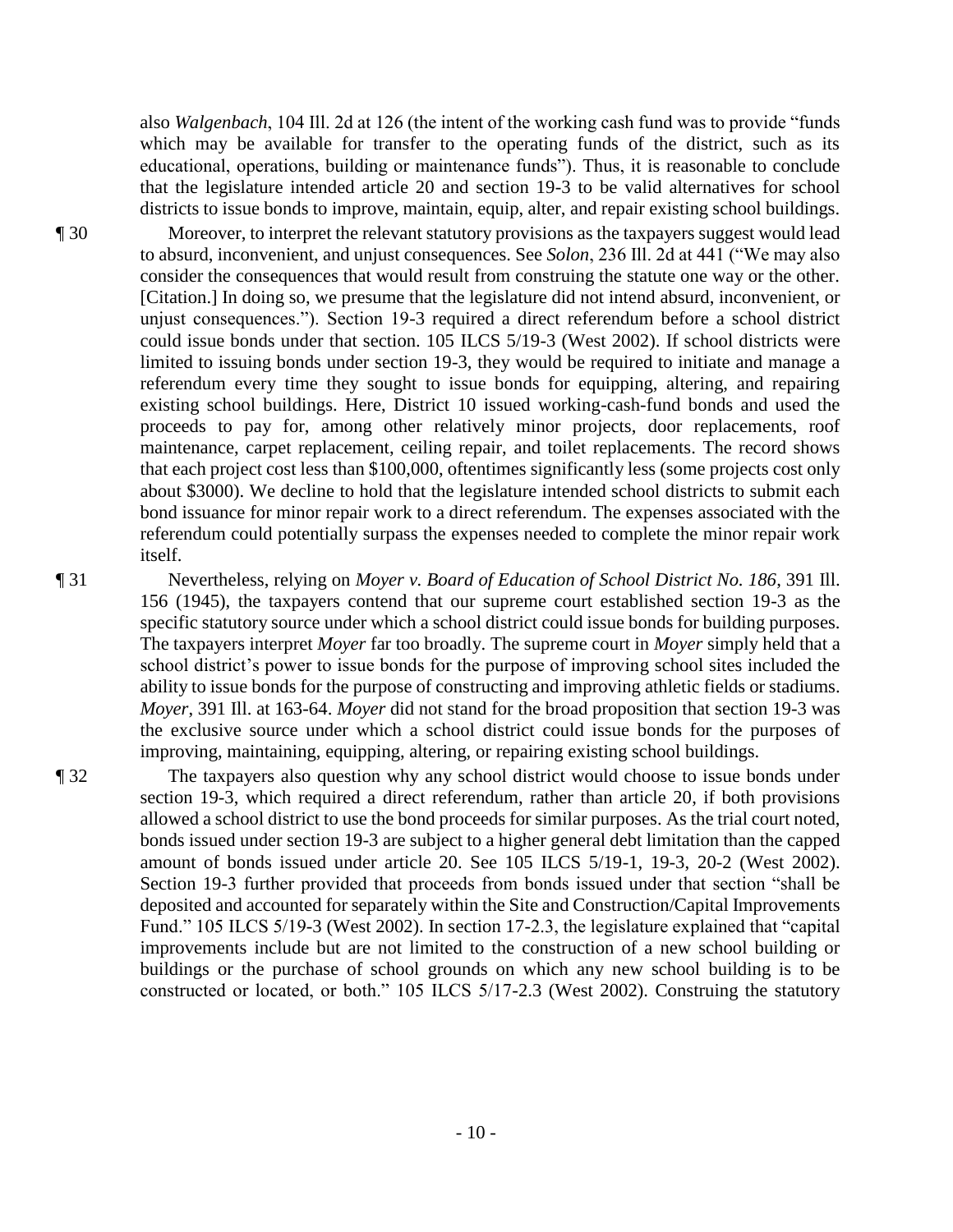provisions together, the legislature intended that section 19-3 could be used for larger projects than could article 20, such as the construction of a new school building.<sup>2</sup>

¶ 33 Furthermore, relying on *People ex rel. Harding v. Chicago & North Western Ry. Co.*, 413 Ill. 93 (1952), and *People ex rel. Meyers v. Chicago & North Western Ry. Co.*, 1 Ill. 2d 255 (1953), the taxpayers argue that the School Districts engaged in "subterfuge" when they issued bonds under article 20. In *Harding*, the school district passed a resolution to transfer money from the building fund to the educational fund, explicitly stating that the money was not needed in the building fund. *Harding*, 413 Ill. at 97. Two months later, the school district levied a tax to raise money for the building fund. *Harding*, 413 Ill. at 97. Our supreme court held that the levy for the building fund was invalid, noting that the school district's conduct was a "clever subterfuge" to augment the educational fund by way of an "excessive and unnecessary" levy for the separate and distinct building fund. *Harding*, 413 Ill. at 99.

¶ 34 Similarly, in *Meyers*, school districts passed resolutions to transfer money from the building fund to the educational fund, stating that the money was not needed for building purposes. *Meyers*, 1 Ill. 2d at 261. At about the same time, the school districts adopted levy resolutions stating that a levy for building purposes was needed. *Meyers*, 1 Ill. 2d at 263. The supreme court held that the levy was invalid, noting that the two resolutions could not both be true; the school districts were thus augmenting the educational fund by diverting money from the building fund. *Meyers*, 1 Ill. 2d at 263.

¶ 35 *Harding* and *Meyers* are inapposite. Here, the School Districts adopted resolutions declaring their intent to issue bonds under article 20 for the working cash fund. The subsequent bond resolutions stated that it was the "reasonable expectation" and "present intention" of the School Districts to use the bond proceeds, in accordance with article 20, for improvements, maintenance, equipment, alterations, and repairs of existing school buildings. As explained, the School Districts were allowed to transfer or abate working-cash-fund money to any general fund for "corporate purposes." Improvements, maintenance, equipment, alterations, and repairs of existing school buildings were "corporate purposes" under article 20. Hence, unlike in *Harding* and *Meyers*, the School Districts did not issue conflicting resolutions or improperly augment one fund at the expense of another. $3$ 

 $\overline{a}$ 

¶ 36 We further reject the taxpayers' argument that the School Districts "scammed" the public by issuing "fraudulent" notices that "hid" their true intent as to the purpose of the bond issuances. As explained, the School Districts were allowed to issue bonds under article 20 with the intent to use the proceeds for alteration, equipment, and repair purposes. Before issuing the bonds, however, the School Districts were required to adopt resolutions declaring their intent to issue bonds for the purpose provided in article 20. 105 ILCS 5/20-7 (West 2002). They were

<sup>&</sup>lt;sup>2</sup>At oral argument, the taxpayers' counsel contended that there is no legislative history to support this conclusion. The statutory language, however, is plain and unambiguous, so we need not consider legislative history. See *Kunkel v. Walton*, 179 Ill. 2d 519, 536 (1997) ("[B]ecause the language of the statute is plain and unambiguous, we have no occasion to consider its legislative history."). Here, section 19-1 explicitly subjected bonds issued under article 19 to a higher general debt limitation, and section 19-3 provided that bond proceeds were to be distributed to the "Site and Construction/Capital Improvements Fund."

<sup>&</sup>lt;sup>3</sup>The taxpayers do not allege that the School Districts failed to properly follow the transfer or abatement provisions of article 20, nor do they allege that the bond issuances or the amounts of money that were transferred or abated were unnecessary.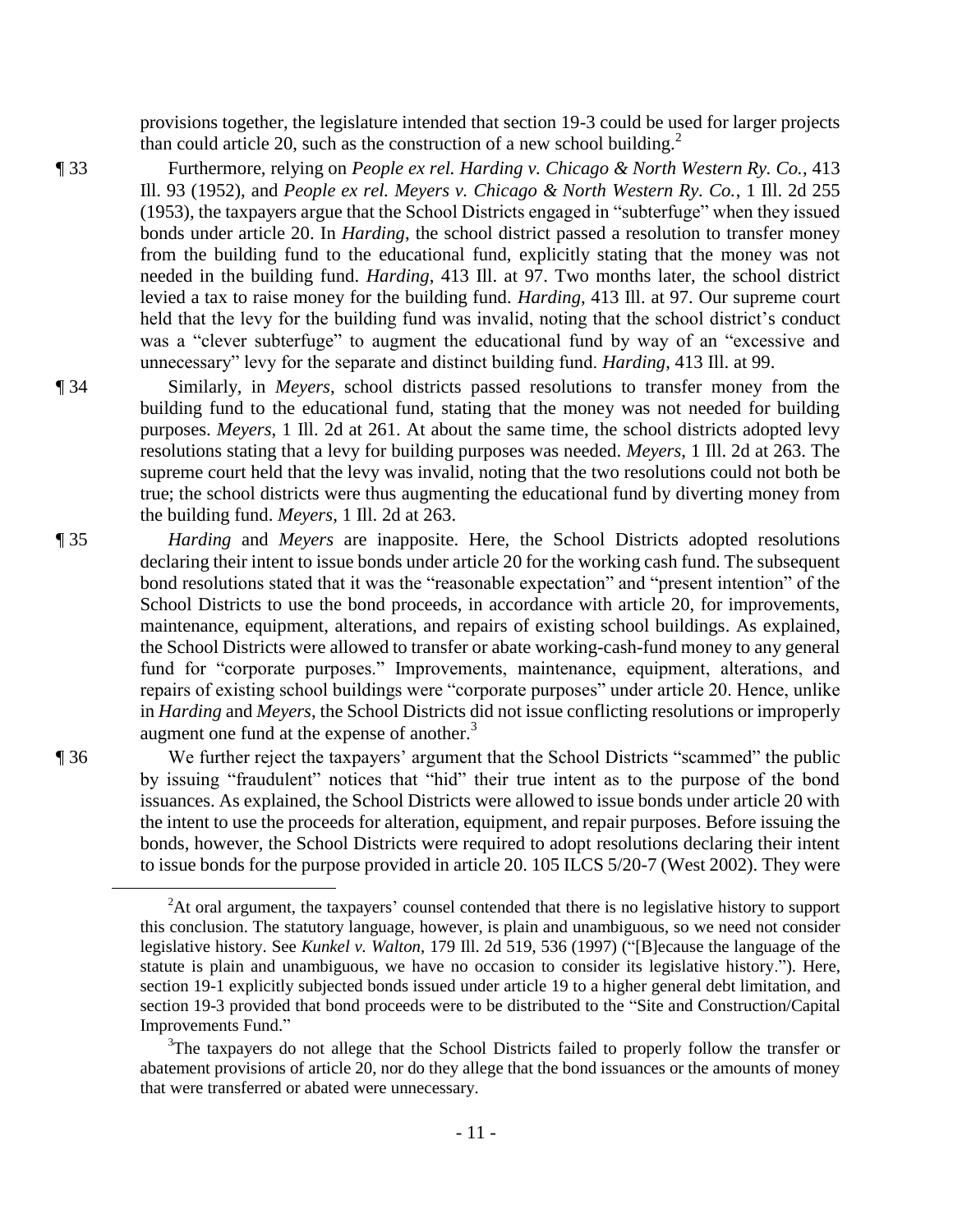also required to publish in a newspaper of general circulation a notice setting forth (1) their intent to issue "bonds in accordance with this Article," (2) the time within which a petition could be filed requesting a referendum on the bond issuance, (3) the specific number of voters required to sign the petition, and (4) the date of the prospective referendum. 105 ILCS 5/20-7 (West 2002). The Bond Issue Notification Act (30 ILCS 352/1 (West 2002)) further provided that a notice needed to detail the time and location of a public hearing, the amount of the bond issuance, and the purpose of the bond issuance. 30 ILCS 352/15 (West 2002).

¶ 37 Here, the School Districts complied with section 20-7 of the School Code and section 15 of the Bond Issue Notification Act. In the case of District 10, it adopted a resolution explaining its intent to issue bonds in accordance with article 20. It then published in a newspaper of general circulation a notice detailing the time and place of the public hearing as well as the amount of the bonds sought to be issued. In the notice, District 10 also explained its intent to issue bonds under article 20 for the "purpose of increasing" its working cash fund, thereby enabling District 10 to have "at all time[s] sufficient money to meet demands thereon for ordinary and necessary expenditures for corporate purposes." The notice further stated that the voters had 30 days to submit a petition signed by 524 voters of the district, requesting that a referendum be held on April 17, 2007. By issuing notices that complied with section 20-7, the School Districts explicitly informed the public that the bond proceeds would be used for "corporate purposes." The phrase "corporate purposes" in this section had a broad scope, and together with the related statutes, it enabled the District to transfer working cash funds for "corporate purposes" to fund a myriad of uses, which included improving, maintaining, equipping, altering, and repairing existing school buildings. Thus, the School Districts did not "scam" the public or otherwise "hide" the purpose of the bond issuances. Indeed, if the taxpayers had questions or reservations about the bond issuances in any respect, including the scope of "corporate purposes," they had the opportunity to attend the public hearings that were held and pose their questions or otherwise submit petitions requesting that the issuances be subject to a referendum; they filed no such petitions. $4$ 

¶ 38 Contrary to the taxpayers' assertions, the School Districts were not required to outline with greater specificity how they intended to use their article 20 bond proceeds. To hold otherwise would require this court to impose a new condition into section 20-7 that the legislature did not enact. Also, such a requirement would undermine the purpose of the working cash fund. School districts would be stripped of their discretion to use article 20 bond proceeds for unforeseen "corporate purposes." Instead, they would be restricted to using the proceeds for the specific purposes outlined in the notice, regardless of the different exigencies that a school district might encounter. The School Code imposed no requirement that the School Districts delineate more specifically in their notices of intent the intended uses of the article 20 bond proceeds.

¶ 39 The taxpayers further argue in passing that the School Districts violated the Property Tax Extension Limitation Law (35 ILCS 200/18-185 *et seq.* (West 2002)). They do not develop their argument or cite any authority to support it. Illinois Supreme Court Rule 341(h)(7) (eff. Jan. 1, 2016) provides that an appellant's brief must contain "the contentions of the appellant

 $\overline{a}$ 

<sup>&</sup>lt;sup>4</sup>We further note that there are no transcripts in the record from the public hearings in which the School Districts adopted the resolutions declaring their intent to issue article 20 bonds. Nor are there transcripts in the record from the public hearings held on the notices of intent.